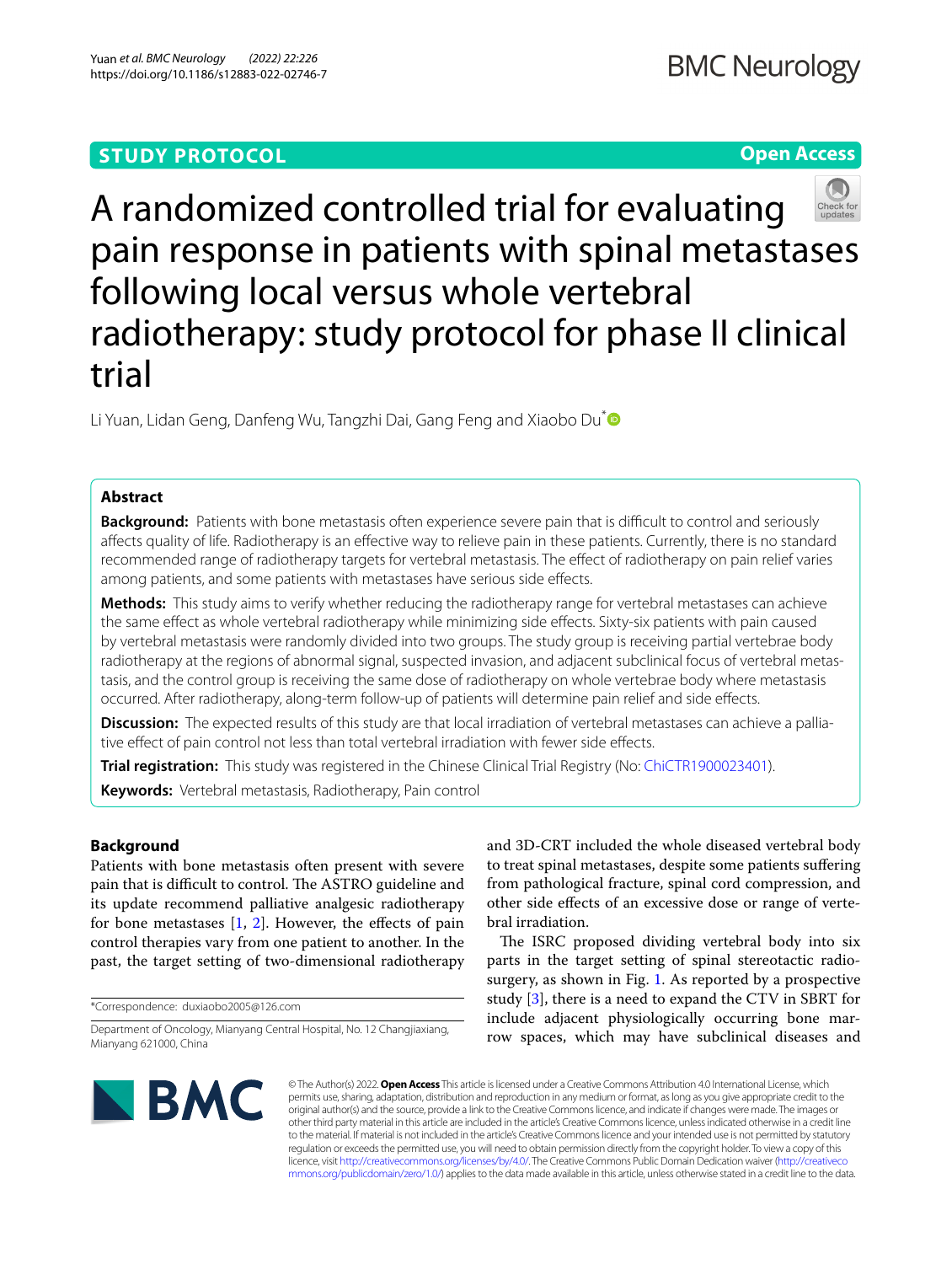

<span id="page-1-0"></span>may become local recurrent lesions. The ISRC consensus guidelines on the target volume of spinal SRS suggest that CTV should include bone marrow signals suspected of microscopic invasion and adjacent normal bone. If the spinous processes, lamina / bilateral pedicle and vertebral body are afected or there are extensive metastatic diseases around the epidural space, the circumferential TVs around the spinal cord should be used [\[4](#page-4-3)].

At present, there is a single-center phase II prospective cohort study comparing the efect on pain control of conventional radiotherapy and SBRT in patients with spinal metastasis. In both treatment groups, patients had a comparable decrease in pain and analgesic use in the 3 months following treatment [[2,](#page-4-1) [5](#page-4-4)]. However, there have no randomized controlled trials comparing the efect of local irradiation and whole vertebral irradiation on pain control in IMRT  $[6]$ . Therefore, we designed a randomized controlled trial to evaluate if irradiation of local metastases in the vertebral body as well as whole vertebral body irradiation can efectively control pain. We also investigated if side efects such as twinkling bone pain, spinal cord radiation injury, vertebral compression fracture, and nerve root compression were reduced.

### **Methods**

This study was registered in the ChiCTR (No: ChiCTR1900023401). This is a multicenter, prospective, phase II randomized controlled clinical trial. Patients with solid tumors diagnosed pathologically at our hospital were collected. All patients had vertebral metastases and pain symptoms. Patients will be randomized into 2 groups: study group' s clinical target volume setting was according to the ISRC consensus guidelines that recommend the vertebral body be divided into six parts, which include the area of vertebral destruction and adjacent parts, and control group's clinical target volume include the whole vertebral body, The two groups of clinical target volume settings are shown in Fig. [2.](#page-1-1) Two groups will receive treatment with the same dose of 95% PTV DT 30 Gy/10 f IGRT (Image Guided Radiation Therapy).

Before starting treatment, the qualifed recruitment participants will explain the common ethical issues, objectives, design, description, implementation, requirements and schedule of this study to every potential study participant.



<span id="page-1-1"></span>**Fig. 2** The experimental and control group clinical target volume setting (red line): **A** The clinical target volume setting of the experimental group was as follows: vertebral and adjacent tissue destruction according to the International Spine Radiosurgery Consortium consensus guidelines that recommend that the vertebral body is divided into six parts. **B** The clinical target volume setting of the control group: the entire vertebra that has been destroyed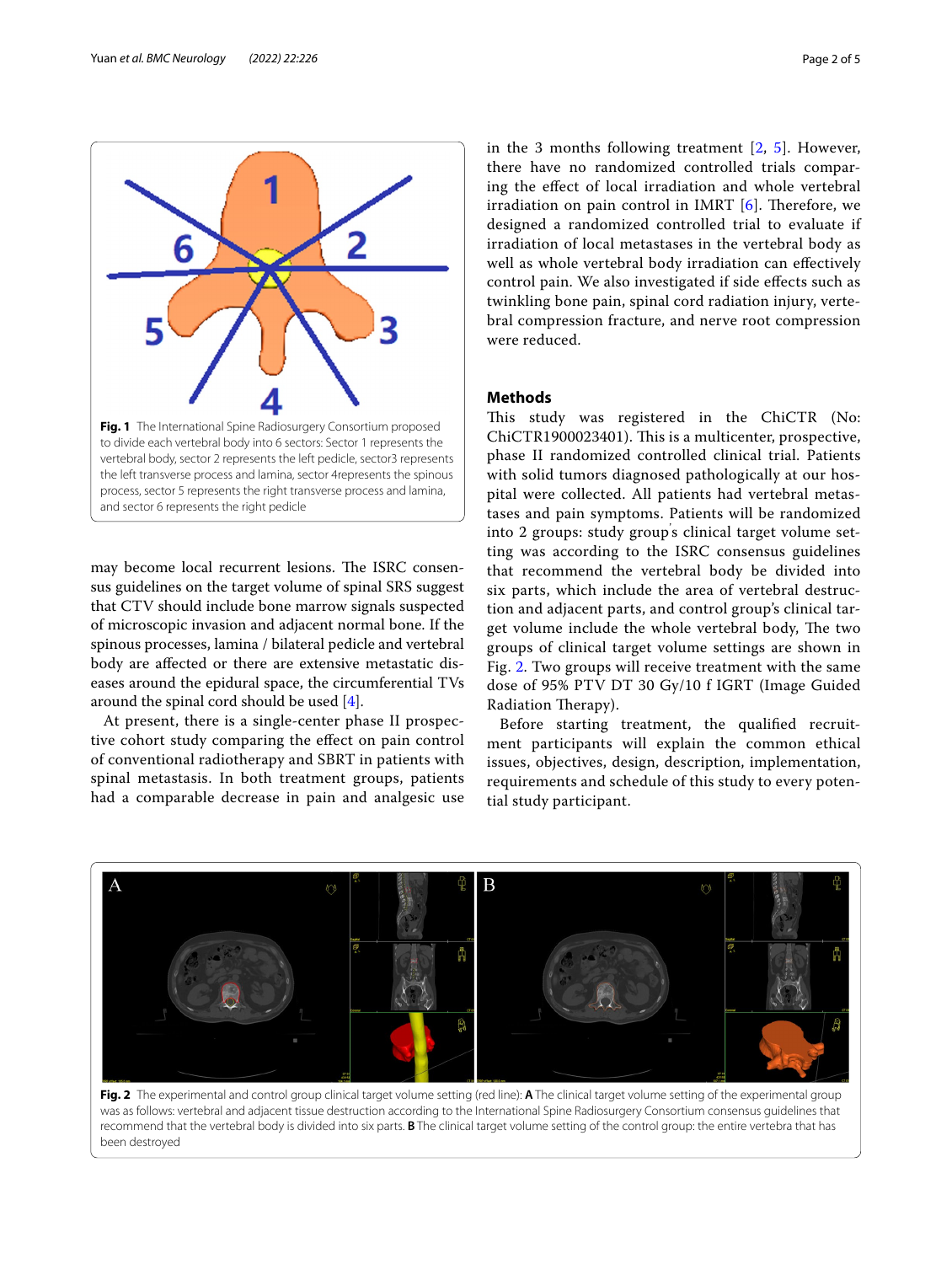### **Objectives**

The primary endpoint is pain relief rate. The secondary endpoints are the incidence and types of side efects.

### **Inclusion criteria**

- 1. Aged 18-80 years
- 2. Patients with vertebral metastasis of solid tumors confrmed by pathology and imaging, and a number of discontinuous vertebral metastases  $\leq$  3, who had no tumor tissue compressing the spinal cord
- 3. ECOG0-1
- 4. No serious chronic diseases, such as severe hypertension, diabetes or heart disease
- 5. There was no contraindication to radiotherapy and no previous radiotherapy targeting a vertebral metastasis
- 6. Estimated survival time≥3 months
- 7. The patient or their family members sign the informed consent form and were willing to cooperate with the follow-up

### **Exclusion criteria**

- 1. Bone destruction in benign diseases and difuse bone destruction, such as multiple myeloma, lymphoma, or leukemia with bone marrow infltration
- 2. Participated in other clinical trials of drug or physical therapy for target lesions in the past four weeks
- 3. Uncontrolled and/or severe disease, including:
	- a. Myocardial infarction or myocardial ischemia and arrhythmia ( $\geq$  2 levels of congestive heart failure according to the NYHA and  $QTc \geq 480$  ms)
	- b.  $\geq$  CTCA Elevel 2 infection or long-term unhealed wound
	- c. Active bleeding due to dysfunctional coagulation
	- d. Systolic blood pressure greater than or equal to 180 mmHg and diastolic blood pressure greater than or equal to 110 mmHg
	- e. According to the judgment of the researchers, the tumor invaded the large blood vessels and likely caused fatal bleeding during the treatment
- 4. Those who had a history of drug abuse and were unable to quit, or had mental disorders
- 5. Had received surgery or radiotherapy for the target lesion in the past six months
- 6. The researcher judged that there were serious accompanying diseases that would endanger the safety of patients or afect the completion of the study.

## **Drop‑out criteria**

- 1. The withdrawal of the informed consent of patients.
- 2. A decision by the researchers to discontinue the study to ensure patients' safety
- 3. A decision by the researchers or patients to stop the research in case of toxic side efects
- 4. Researchers' judgment

### **Radiotherapy**

Before radiotherapy, all patients received computed tomography (CT) scans with a thickness of 3 to 5 mm. These CT scans were used to contour the gross tumor volume (GTV), clinical target volume (CTV) and organs at risk (OARs). The GTV was profiled according to CT scans, MRI and ECT. The clinical target volumes include the area of vertebral destruction and adjacent parts (study group) or the whole vertebral body (control group). The planning target volume (PTV) include organ movement and a daily setting error of 0.3 cm based on the CTV. Radiotherapy will be performed as IGRT, which will be administered using a line accelerator (energy=6MV) in 10fractions (3 Gy/ fractionation, once a day from Monday to Friday).

### **Data collection and management**

This study will collect the patient's name, age, gender, diagnosis of primary tumor, location and number of vertebral metastases, pain score and imaging findings. The above information will be recorded in a unique case report for each patient. These data will be input and saved in the electronic data management system established by Mianyang Central Hospital. The final data will be reviewed, locked and used for fnal data analysis by key researchers and statistical analysts.

### **Measurement of the primary and secondary endpoints**

Pain relief will be assessed by patients using the numerical rating scale before radiotherapy, two weeks, three months, six months and every six months after radiotherapy. The pain relief rate is the primary endpoint of this study. The secondary endpoint was a follow-up on the occurrence of side efects and the positive results of imaging, such as radiation spinal cord injury and pathological fracture. The vertebral bodies will be scanned with CT to identify radiogenic injury of the spinal cord and vertebral compression fracture.

Adverse events are being recorded in accordance with the requirements of the MedDRA. The classification of side efects was based on the CTCAE of National Cancer Institute.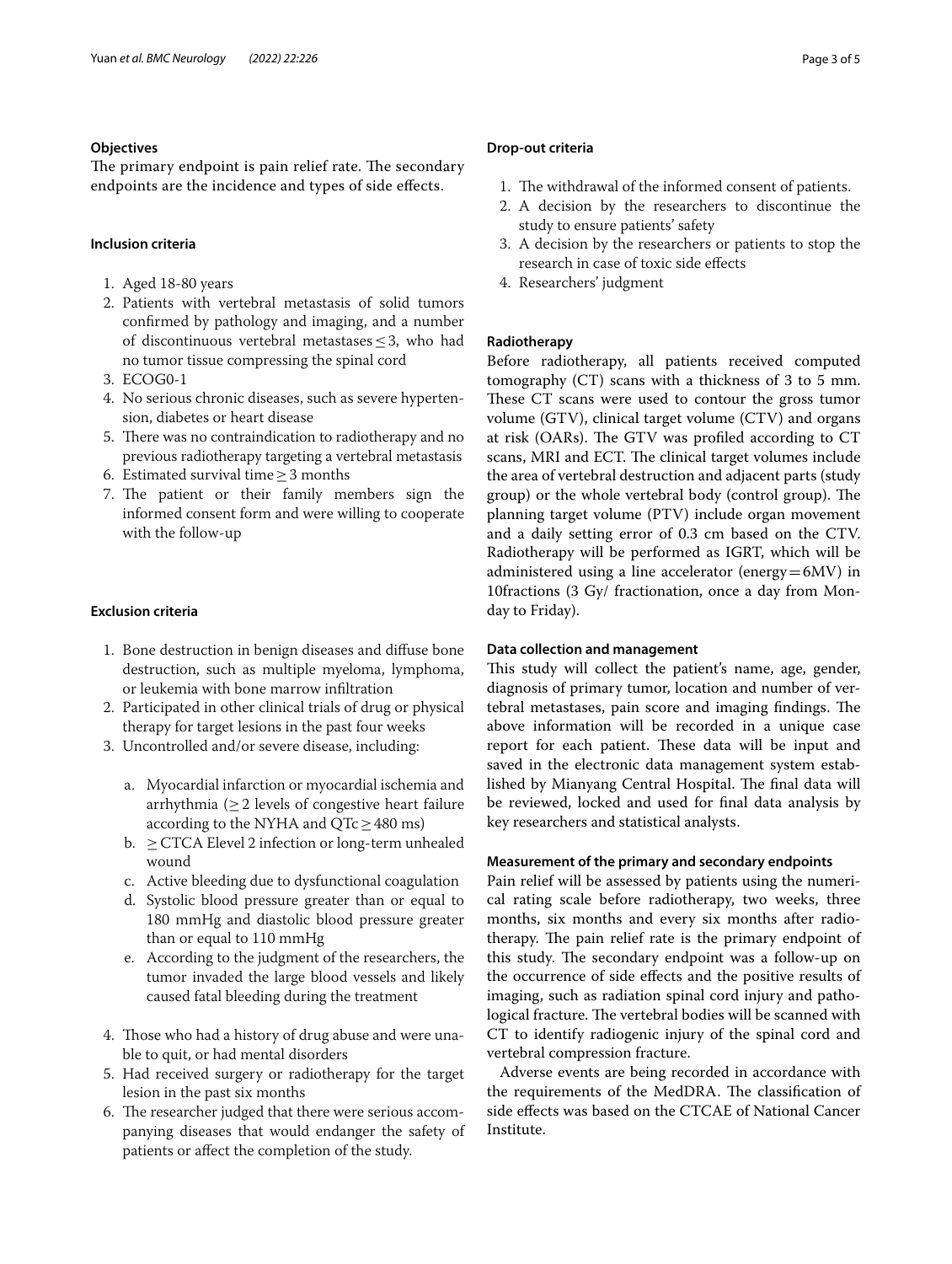### **Statistical analysis and randomization**

We estimated the sample size based on paper of Fleiss, JL et al. [\[7\]](#page-4-6). We performed non-inferiority and equivalence trials with  $\alpha = 0.025$ , 1-β=0.8 and non-inferiority  $Δ = -0.15$  using Pearson*X*<sup>2</sup>test, power=0.809, *H*0: πtπc≤-0.15, *H*1: πt—πc>-0.15.We estimate a loss to follow-up rate of 10% and the resultant required number of patients was 66. The rate of pain relief in patients with vertebral metastases receiving radiotherapy will be measured according to the results of previous trials including that by Howell et al.  $[8]$  $[8]$ . Randomization will be administered centrally by the SPSS24.0 software at Mianyang central hospital. Patients who meet the inclusion criteria will be randomized on a1:1 basis to one of the 2 groups. The randomization will conduct by Mianyang Central Hospital through spss24.0 software. Patients who meet the enrollment conditions will enter the control group and the study group in a ratio of 1:1.

The number, proportion and 95% confidence interval of patients with pain relief will be reported. The related toxicity will analyze by Fisher exact test.

### **Ethics**

The study was approved by the Ethics Committee of Mianyang Central Hospital (NO 2019YJ30). The ethics committee will supervise and administer the study.

### **Status**

This trial was registered in the ChiCTR (NO: ChiCTR1900023401). The recruitment starts in January 2021 and is planned to be completed in two years.

### **Discussion**

Approximately one-third of patients with advanced malignant tumors will experience bone metastasis, and the spine is the most common bone metastasis, especially the lumbar spine and thoracic [\[9](#page-4-8), [10\]](#page-4-9). Patients with bone metastasis often present with severe pain that is difficult to control. Some patients with vertebral metastasis even have pathological fractures and spinal cord compression. Radiotherapy is an efective treatment for alleviating the symptoms of bone metastasis  $[11-13]$  $[11-13]$ .

The 2017 ASTRO update on palliative radiotherapy for bone metastases continues to recommend that patients with bone metastases can be selectively treated with 8 Gy/1 f, 20 Gy/5 f, 2 Gy/6 f, or 30 Gy/10 f with four different fractionation methods  $[14–16]$  $[14–16]$  $[14–16]$  $[14–16]$ . The 30 Gy/10 f and 8 Gy/1 f doses are widely used in conventional radiotherapy. Existing research has shown that the efects on pain relief of single radiotherapy and fractional radiotherapy are similar [[11,](#page-4-10) [15](#page-4-14)[–18\]](#page-4-15). However, Rades et al. showed that the recurrence of pain caused by vertebral metastases treated with large fractionation therapy could be as high as 26%, compared with conventional long-term treatment with 30 Gy/10 f, which showed better local control  $[19]$  $[19]$ . This is the basis for the selection of 30 Gy/10 F fractionated irradiation in our trial. We suspect that the reason for the diference in pain control and duration of pain relief may be related to the dose limitation of spinal nerves in patients with vertebral metastases. Therefore, current research on radiotherapy of vertebral metastases focuses on increasing the radiation dose without increasing the side efects to achieve better pain control [[20](#page-4-17)].

According tothe2012 ISRC consensus guidelines on the target volume of spinal SRS, unless the spinous processes, lamina / bilateral pedicle and vertebral body are afected or there are extensive metastatic diseases around the epidural space, the circumferential TVs around the spinal cord should not be used. The guidelines emphasized that published guidelines on indications and practice patterns for spinal SRS are limited and there is no consensus on the defnition of target volume [[2](#page-4-1)]. We propose a safe and efective reduction of the target area in IGRT radiotherapy, which can efectively avoid the excessive irradiation of nerve, spinal cord and other normal tissues, and correspondingly improve the target dose setting.

If this trial can prove that local irradiation is equivalent to whole vertebral body irradiation in terms of pain relief, then the next step will be to increase the irradiation dose on the reduced target area in order to achieve higher pain control rate of vertebral metastasis and improve the quality of life of patients with vertebral metastasis.

#### **Abbreviations**

ASTRO: American Society for Therapeutic Radiology and Oncology; ISRC: International Spine Radiosurgery Consortium ; 3D-CRT: 3-dimensional conformal radiation therapy; CTV: Clinical target volume; SBRT: Stereotactic body radiation therapy; IMRT: Intensity-modulated radiation therapy; ChiCTR: Chinese Clinical Trial Registry; NYHA: New York Heart Association classifcation; IGRT: Image-guided radiation therapy; ECOG: Eastern Cooperative Oncology Group; MedDRA: Medical Dictionary for Regulatory Activities; CTCAE: Common Terminology Criteria Adverse Events.

#### **Acknowledgements**

Not applicable

#### **Authors' contributions**

Each author had participated sufficiently in the work to take public responsibility for appropriate portions of the content. XBD: Designed this Study. LY: Performed the statistical analysis. LDG, DFW, TZD and FG: Helped to interpret the data. XBD and LY: Writing of original draft. All authors reviewed and revised the manuscript. All authors read and approved the fnal manuscript.

### **Funding**

This work was supported by the Mianyang Science and Technology Bureau (15-S01–3). The Study Protocol has undergone full external peer review by the funding body as part of the peer review process. Funding body had no role in the design of the study and collection, analysis, and interpretation of data and in writing the manuscript.

#### **Availability of data and materials**

All data generated or analyzed during this study are included in this published article.